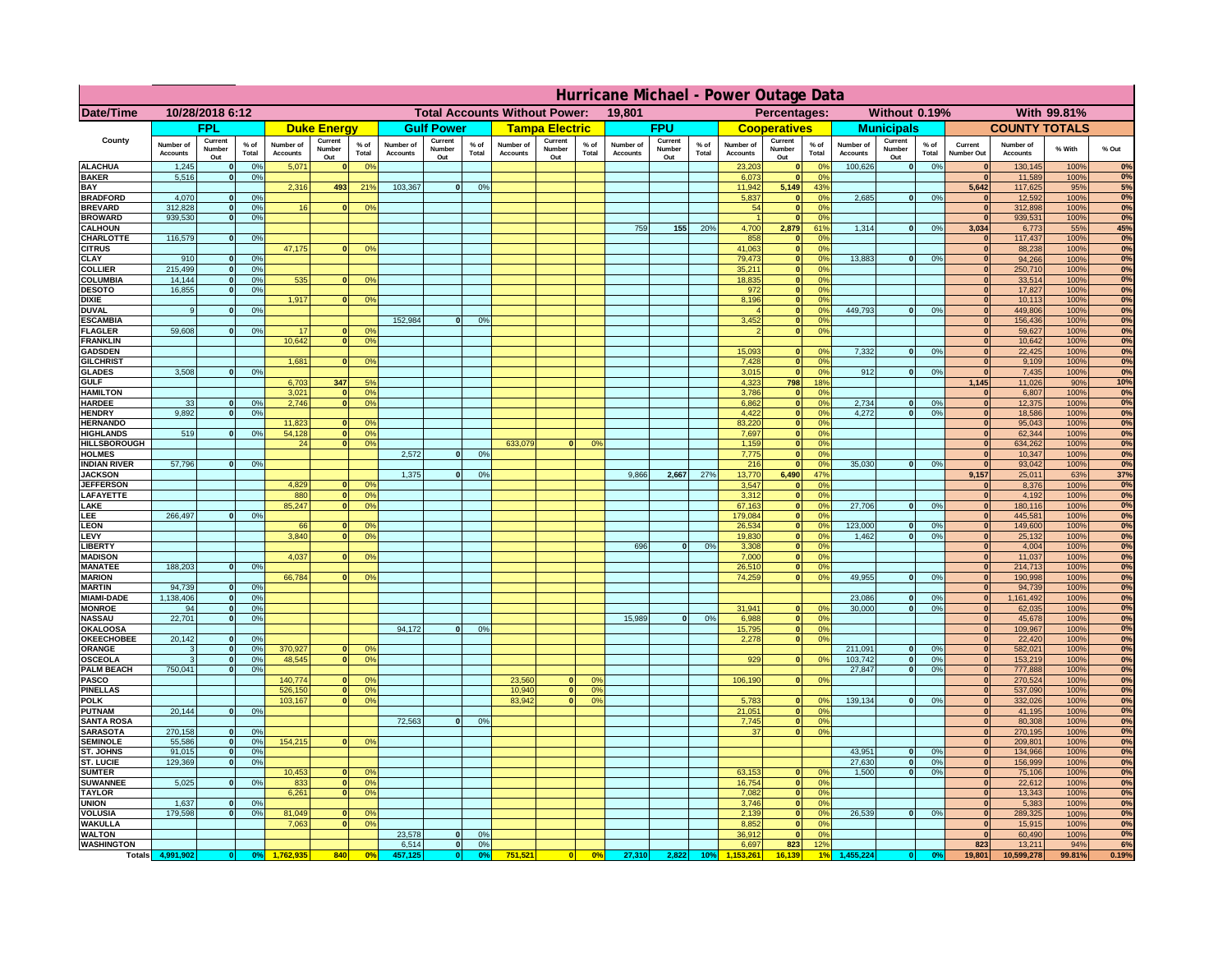# 10/28/2018 6:13 AM Hurricane Michael

| <b>Power Provider</b>                   | County              | <b>Number of Customers</b> | <b>Current Number Out</b> | <b>Outage Percentage</b> | <b>Estimated Restore Time</b> |
|-----------------------------------------|---------------------|----------------------------|---------------------------|--------------------------|-------------------------------|
| West Florida Electric Cooperative, Inc. | <b>JACKSON</b>      | 13,723                     | 6,444                     | 46.96%                   | >5 days                       |
| Gulf Coast Electric Cooperative, Inc.   | BAY                 | 11,942                     | 5,149                     | 43.12%                   | >5 days                       |
| Florida Public Utilities Corporation    | <b>JACKSON</b>      | 9,866                      | 2,667                     | 27.03%                   | >5 days                       |
|                                         |                     |                            |                           |                          |                               |
| West Florida Electric Cooperative, Inc. | CALHOUN             | 2,852                      | 1,739                     | 60.97%                   | >5 days                       |
| Gulf Coast Electric Cooperative, Inc.   | <b>CALHOUN</b>      | 1,848                      | 1,140                     | 61.69%                   | >5 days                       |
| Gulf Coast Electric Cooperative, Inc.   | <b>GULF</b>         | 4,323                      | 798                       | 18.46%                   | >5 days                       |
| West Florida Electric Cooperative, Inc. | <b>WASHINGTON</b>   | 4,260                      | 691                       | 16.22%                   | >5 days                       |
| Duke Energy                             | BAY                 | 2,316                      | 493                       | 21.29%                   | <b>TBD</b>                    |
| Duke Energy                             | <b>GULF</b>         | 6,703                      | 347                       | 5.18%                    | <b>TBD</b>                    |
| Florida Public Utilities Corporation    | CALHOUN             | 759                        | 155                       | 20.42%                   | >5 days                       |
| Gulf Coast Electric Cooperative, Inc.   | <b>WASHINGTON</b>   | 2,437                      | 132                       | 5.42%                    | >5 days                       |
| Gulf Coast Electric Cooperative, Inc.   | <b>JACKSON</b>      | 47                         | 46                        | 97.87%                   | >5 days                       |
| Central Florida Electric Cooperative    | <b>ALACHUA</b>      | 875                        | $\mathbf 0$               | 0.00%                    | <b>TBD</b>                    |
|                                         |                     |                            | $\mathbf 0$               |                          |                               |
| Central Florida Electric Cooperative    | <b>DIXIE</b>        | 7,595                      |                           | 0.00%                    | TBD                           |
| Central Florida Electric Cooperative    | <b>GILCHRIST</b>    | 7,424                      | $\mathbf{0}$              | 0.00%                    | Restored                      |
| Central Florida Electric Cooperative    | LAFAYETTE           | 9                          | $\mathsf 0$               | 0.00%                    | TBD                           |
| Central Florida Electric Cooperative    | LEVY                | 17,513                     | $\mathbf{0}$              | 0.00%                    | Restored                      |
| Central Florida Electric Cooperative    | <b>MARION</b>       | 9                          | $\mathbf 0$               | 0.00%                    | TBD                           |
| Chattahoochee Electric                  | <b>GADSDEN</b>      | 1,173                      | $\mathbf 0$               | 0.00%                    | Restored                      |
| Choctawhatchee Electric Cooperative     | <b>HOLMES</b>       | 293                        | $\mathbf 0$               | 0.00%                    | Restored                      |
| Choctawhatchee Electric Cooperative     | <b>OKALOOSA</b>     | 15,795                     | $\mathbf 0$               | 0.00%                    | Restored                      |
| Choctawhatchee Electric Cooperative     | <b>SANTA ROSA</b>   | 201                        | $\mathbf 0$               | 0.00%                    | Restored                      |
| Choctawhatchee Electric Cooperative     | <b>WALTON</b>       | 36,812                     | $\mathbf 0$               | 0.00%                    | Restored                      |
|                                         |                     |                            |                           |                          |                               |
| City of Alachua                         | <b>ALACHUA</b>      | 4,426                      | $\mathsf 0$               | 0.00%                    | <b>TBD</b>                    |
| City of Bartow                          | <b>POLK</b>         | 11,790                     | $\mathbf 0$               | 0.00%                    | TBD                           |
| City of Blountstown                     | CALHOUN             | 1,314                      | $\mathbf 0$               | 0.00%                    | Restored                      |
| City of Bushnell                        | <b>SUMTER</b>       | 1,500                      | $\mathbf 0$               | 0.00%                    | TBD                           |
| City of Clewiston                       | <b>HENDRY</b>       | 4,272                      | $\mathbf 0$               | 0.00%                    | <b>TBD</b>                    |
| City of Fort Meade                      | <b>POLK</b>         | 2,379                      | $\mathbf 0$               | 0.00%                    | TBD                           |
| City of Havana                          | GADSDEN             | 1,391                      | $\mathbf 0$               | 0.00%                    | Restored                      |
| City of Leesburg                        | LAKE                | 22,000                     | $\mathbf 0$               | 0.00%                    | <b>TBD</b>                    |
| City of Moore Haven                     | <b>GLADES</b>       | 912                        | $\mathsf 0$               | 0.00%                    | <b>TBD</b>                    |
|                                         |                     |                            |                           |                          |                               |
| City of Mount Dora                      | LAKE                | 5,706                      | $\mathbf 0$               | 0.00%                    | TBD                           |
| City of Newberry                        | <b>ALACHUA</b>      | 1,727                      | $\mathsf 0$               | 0.00%                    | TBD                           |
| City of Quincy                          | GADSDEN             | 4,768                      | $\mathbf 0$               | 0.00%                    | Restored                      |
| City of Starke                          | <b>BRADFORD</b>     | 2,685                      | 0                         | 0.00%                    | TBD                           |
| City of Tallahassee                     | LEON                | 123,000                    | $\mathbf 0$               | 0.00%                    | Restored                      |
| City of Vero Beach                      | <b>INDIAN RIVER</b> | 35,030                     | $\mathbf 0$               | 0.00%                    | TBD                           |
| City of Wauchula                        | <b>HARDEE</b>       | 2,734                      | $\mathbf 0$               | 0.00%                    | <b>TBD</b>                    |
| City of Williston                       | LEVY                | 1,462                      | $\mathsf 0$               | 0.00%                    | <b>TBD</b>                    |
| City of Winter Park                     | <b>ORANGE</b>       | 13,941                     | $\mathbf 0$               | 0.00%                    | <b>TBD</b>                    |
| Clay Electric Cooperative               | <b>ALACHUA</b>      | 22,328                     | $\mathbf 0$               | 0.00%                    | <b>TBD</b>                    |
|                                         |                     |                            |                           |                          |                               |
| Clay Electric Cooperative               | <b>BAKER</b>        | 2,476                      | $\mathbf 0$               | 0.00%                    | TBD                           |
| Clay Electric Cooperative               | <b>BRADFORD</b>     | 5,837                      | 0                         | 0.00%                    | <b>TBD</b>                    |
| Clav Electric Cooperative               | <b>CLAY</b>         | 79,473                     | $\mathbf{0}$              | 0.00%                    | <b>TBD</b>                    |
| Clay Electric Cooperative               | COLUMBIA            | 16,922                     | $\pmb{0}$                 | 0.00%                    | <b>TBD</b>                    |
| Clay Electric Cooperative               | <b>DUVAL</b>        | $\overline{a}$             | $\pmb{0}$                 | 0.00%                    | TBD                           |
| Clay Electric Cooperative               | <b>FLAGLER</b>      | $\overline{2}$             | $\pmb{0}$                 | 0.00%                    | <b>TBD</b>                    |
| Clay Electric Cooperative               | <b>GILCHRIST</b>    | $\overline{4}$             | $\pmb{0}$                 | 0.00%                    | <b>TBD</b>                    |
| Clay Electric Cooperative               | LAKE                | 2,239                      | $\pmb{0}$                 | 0.00%                    | TBD                           |
| Clay Electric Cooperative               | LEVY                | 712                        | $\pmb{0}$                 | 0.00%                    | <b>TBD</b>                    |
|                                         | <b>MARION</b>       |                            | $\pmb{0}$                 |                          |                               |
| Clay Electric Cooperative               |                     | 16,301                     |                           | 0.00%                    | <b>TBD</b>                    |
| Clay Electric Cooperative               | PUTNAM              | 21,051                     | $\pmb{0}$                 | 0.00%                    | <b>TBD</b>                    |
| Clay Electric Cooperative               | SUWANNEE            | 5                          | $\pmb{0}$                 | 0.00%                    | TBD                           |
| Clay Electric Cooperative               | <b>UNION</b>        | 3,746                      | 0                         | 0.00%                    | TBD                           |
| Clay Electric Cooperative               | VOLUSIA             | 2,139                      | $\pmb{0}$                 | 0.00%                    | TBD                           |
| <b>Duke Energy</b>                      | <b>ALACHUA</b>      | 5,071                      | $\pmb{0}$                 | 0.00%                    | Restored                      |
| Duke Energy                             | <b>BREVARD</b>      | 16                         | $\pmb{0}$                 | 0.00%                    | Restored                      |
| Duke Energy                             | <b>CITRUS</b>       | 47,175                     | $\pmb{0}$                 | 0.00%                    | Restored                      |
| Duke Energy                             | COLUMBIA            | 535                        | 0                         | 0.00%                    | Restored                      |
|                                         |                     |                            |                           |                          |                               |
| Duke Energy                             | <b>DIXIE</b>        | 1,917                      | $\pmb{0}$                 | 0.00%                    | Restored                      |
| Duke Energy                             | <b>FLAGLER</b>      | 17                         | $\pmb{0}$                 | 0.00%                    | Restored                      |
| <b>Duke Energy</b>                      | <b>FRANKLIN</b>     | 10,642                     | $\pmb{0}$                 | 0.00%                    | Restored                      |
| Duke Energy                             | <b>GILCHRIST</b>    | 1,681                      | 0                         | 0.00%                    | Restored                      |
| <b>Duke Energy</b>                      | <b>HAMILTON</b>     | 3,021                      | $\pmb{0}$                 | 0.00%                    | Restored                      |
| Duke Energy                             | HARDEE              | 2,746                      | $\pmb{0}$                 | 0.00%                    | Restored                      |
| <b>Duke Energy</b>                      | <b>HERNANDO</b>     | 11,823                     | 0                         | 0.00%                    | Restored                      |
| Duke Energy                             | <b>HIGHLANDS</b>    | 54,128                     | 0                         | 0.00%                    | Restored                      |
| <b>Duke Energy</b>                      | HILLSBOROUGH        | 24                         | $\pmb{0}$                 | 0.00%                    | Restored                      |
|                                         |                     |                            |                           |                          |                               |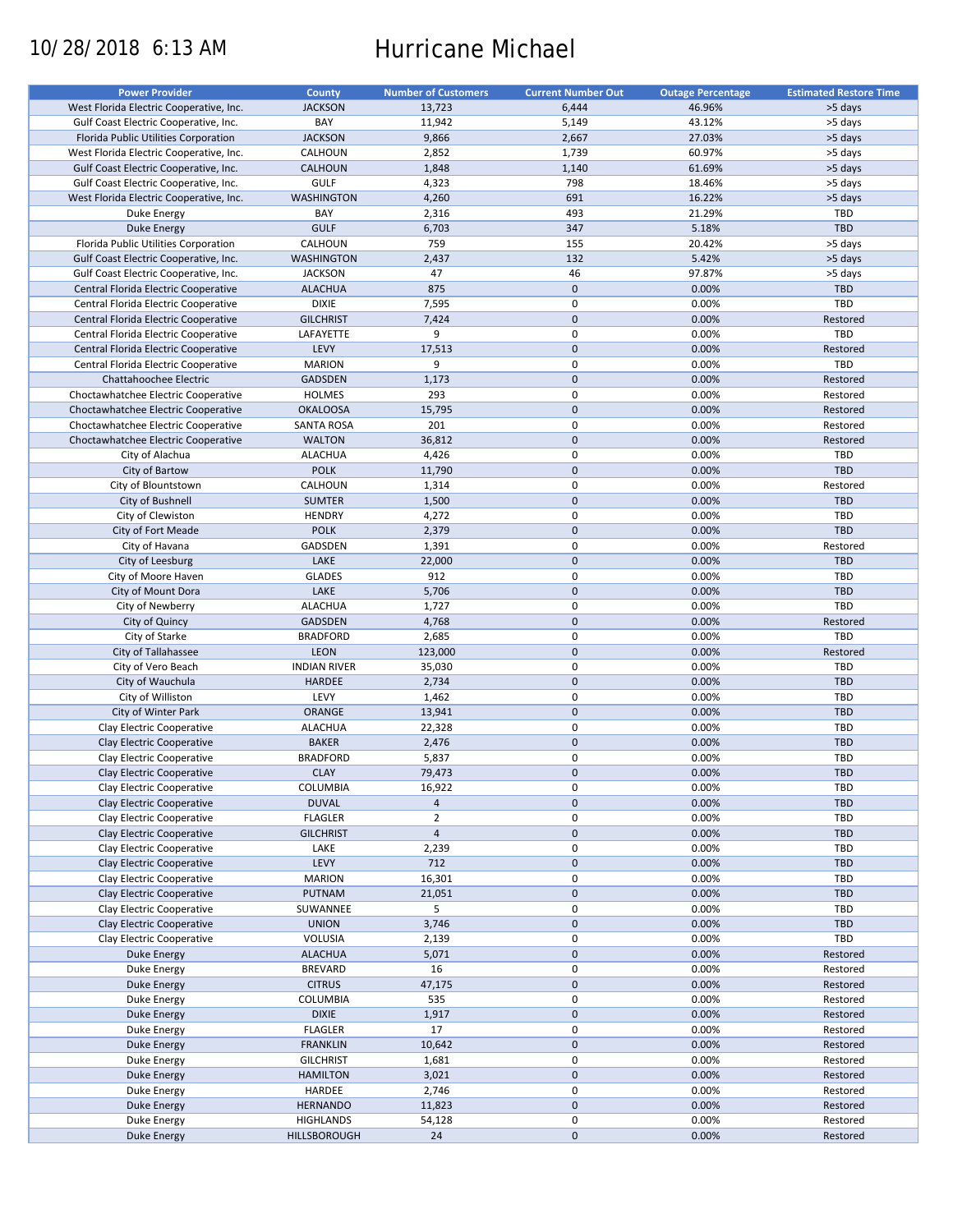### 10/28/2018 6:13 AM Hurricane Michael

|                                                    | <b>JEFFERSON</b>    | 4,829       | 0            | 0.00% | Restored   |
|----------------------------------------------------|---------------------|-------------|--------------|-------|------------|
| Duke Energy                                        |                     |             |              |       |            |
| <b>Duke Energy</b>                                 | LAFAYETTE           | 880         | $\mathbf{0}$ | 0.00% | Restored   |
| Duke Energy                                        | LAKE                | 85,247      | $\mathsf 0$  | 0.00% | Restored   |
| <b>Duke Energy</b>                                 | <b>LEON</b>         | 66          | $\mathbf{0}$ | 0.00% | Restored   |
| <b>Duke Energy</b>                                 | LEVY                | 3,840       | $\mathsf 0$  | 0.00% | Restored   |
|                                                    |                     |             |              |       |            |
| Duke Energy                                        | <b>MADISON</b>      | 4,037       | $\mathbf 0$  | 0.00% | Restored   |
| Duke Energy                                        | <b>MARION</b>       | 66,784      | $\mathsf 0$  | 0.00% | Restored   |
| <b>Duke Energy</b>                                 | <b>ORANGE</b>       | 370,927     | $\mathbf 0$  | 0.00% | Restored   |
| <b>Duke Energy</b>                                 | <b>OSCEOLA</b>      | 48,545      | $\mathsf 0$  | 0.00% | Restored   |
| <b>Duke Energy</b>                                 | PASCO               | 140,774     | $\mathbf 0$  | 0.00% | Restored   |
|                                                    |                     |             |              |       |            |
| Duke Energy                                        | PINELLAS            | 526,150     | $\mathsf 0$  | 0.00% | Restored   |
| <b>Duke Energy</b>                                 | <b>POLK</b>         | 103,167     | $\mathbf 0$  | 0.00% | Restored   |
| Duke Energy                                        | SEMINOLE            | 154,215     | $\pmb{0}$    | 0.00% | Restored   |
| <b>Duke Energy</b>                                 | <b>SUMTER</b>       | 10,453      | $\mathbf 0$  | 0.00% | Restored   |
| Duke Energy                                        | SUWANNEE            | 833         | $\mathsf 0$  | 0.00% | Restored   |
|                                                    |                     |             |              |       |            |
| <b>Duke Energy</b>                                 | <b>TAYLOR</b>       | 6,261       | $\mathbf 0$  | 0.00% | Restored   |
| Duke Energy                                        | VOLUSIA             | 81,049      | $\mathsf 0$  | 0.00% | Restored   |
| <b>Duke Energy</b>                                 | <b>WAKULLA</b>      | 7,063       | $\mathbf 0$  | 0.00% | Restored   |
| Escambia River Electric Cooperative, Inc.          | <b>ESCAMBIA</b>     | 3,452       | $\mathsf 0$  | 0.00% | TBD        |
|                                                    |                     |             | $\mathbf 0$  |       |            |
| Escambia River Electric Cooperative, Inc.          | <b>SANTA ROSA</b>   | 7,544       |              | 0.00% | <b>TBD</b> |
| Florida Keys Electric Cooperative                  | <b>MONROE</b>       | 31,941      | $\mathsf 0$  | 0.00% | TBD        |
| Florida Power and Light Company                    | <b>ALACHUA</b>      | 1,245       | $\mathbf 0$  | 0.00% | <b>TBD</b> |
| Florida Power and Light Company                    | <b>BAKER</b>        | 5,516       | $\mathsf 0$  | 0.00% | TBD        |
| Florida Power and Light Company                    | <b>BRADFORD</b>     | 4,070       | $\mathbf 0$  | 0.00% | <b>TBD</b> |
|                                                    |                     |             |              |       |            |
| Florida Power and Light Company                    | <b>BREVARD</b>      | 312,828     | $\mathsf 0$  | 0.00% | TBD        |
| Florida Power and Light Company                    | <b>BROWARD</b>      | 939,530     | $\mathbf 0$  | 0.00% | TBD        |
| Florida Power and Light Company                    | CHARLOTTE           | 116,579     | $\mathsf 0$  | 0.00% | <b>TBD</b> |
| Florida Power and Light Company                    | <b>CLAY</b>         | 910         | $\mathbf 0$  | 0.00% | <b>TBD</b> |
| Florida Power and Light Company                    | COLLIER             |             | $\mathsf 0$  | 0.00% | TBD        |
|                                                    |                     | 215,499     |              |       |            |
| Florida Power and Light Company                    | <b>COLUMBIA</b>     | 14,144      | $\pmb{0}$    | 0.00% | TBD        |
| Florida Power and Light Company                    | <b>DESOTO</b>       | 16,855      | $\pmb{0}$    | 0.00% | TBD        |
| Florida Power and Light Company                    | <b>DUVAL</b>        | 9           | $\mathbf 0$  | 0.00% | <b>TBD</b> |
| Florida Power and Light Company                    | <b>FLAGLER</b>      | 59,608      | $\mathsf 0$  | 0.00% | TBD        |
|                                                    |                     |             |              |       |            |
| Florida Power and Light Company                    | <b>GLADES</b>       | 3,508       | $\mathbf 0$  | 0.00% | <b>TBD</b> |
| Florida Power and Light Company                    | HARDEE              | 33          | $\mathsf 0$  | 0.00% | TBD        |
| Florida Power and Light Company                    | <b>HENDRY</b>       | 9,892       | $\mathbf 0$  | 0.00% | TBD        |
| Florida Power and Light Company                    | <b>HIGHLANDS</b>    | 519         | $\mathsf 0$  | 0.00% | TBD        |
| Florida Power and Light Company                    | <b>INDIAN RIVER</b> | 57,796      | $\pmb{0}$    | 0.00% | TBD        |
|                                                    |                     |             |              |       |            |
| Florida Power and Light Company                    | LEE                 | 266,497     | $\mathsf 0$  | 0.00% | TBD        |
| Florida Power and Light Company                    | MANATEE             | 188,203     | $\mathbf 0$  | 0.00% | TBD        |
| Florida Power and Light Company                    | <b>MARTIN</b>       | 94,739      | $\mathsf 0$  | 0.00% | TBD        |
| Florida Power and Light Company                    | MIAMI-DADE          | 1,138,406   | $\mathbf 0$  | 0.00% | <b>TBD</b> |
| Florida Power and Light Company                    | <b>MONROE</b>       | 94          | $\mathsf 0$  | 0.00% | <b>TBD</b> |
|                                                    |                     |             |              |       |            |
| Florida Power and Light Company                    | NASSAU              | 22,701      | $\mathbf 0$  | 0.00% | TBD        |
| Florida Power and Light Company                    | OKEECHOBEE          | 20,142      | $\mathsf 0$  | 0.00% | <b>TBD</b> |
| Florida Power and Light Company                    | <b>ORANGE</b>       | 3           | $\mathbf{0}$ | 0.00% | TBD        |
| Florida Power and Light Company                    | <b>OSCEOLA</b>      | 3           | 0            | 0.00% | TBD        |
|                                                    | PALM BEACH          |             | $\mathbf 0$  |       |            |
| Florida Power and Light Company                    |                     | 750,041     |              | 0.00% | TBD        |
| Florida Power and Light Company                    | PUTNAM              | 20,144      | 0            | 0.00% | TBD        |
| Florida Power and Light Company                    | SARASOTA            | 270,158     | $\mathbf 0$  | 0.00% | <b>TBD</b> |
| Florida Power and Light Company                    | SEMINOLE            | 55,586      | 0            | 0.00% | <b>TBD</b> |
| Florida Power and Light Company                    | ST. JOHNS           | 91,015      | $\mathbf 0$  | 0.00% | TBD        |
| Florida Power and Light Company                    |                     |             |              |       |            |
|                                                    | ST. LUCIE           | 129,369     | 0            | 0.00% | TBD        |
| Florida Power and Light Company                    | SUWANNEE            | 5,025       | $\mathbf 0$  | 0.00% | TBD        |
| Florida Power and Light Company                    | <b>UNION</b>        | 1,637       | $\mathsf 0$  | 0.00% | TBD        |
| Florida Power and Light Company                    | <b>VOLUSIA</b>      | 179,598     | $\mathbf 0$  | 0.00% | TBD        |
| Florida Public Utilities Corporation               | <b>LIBERTY</b>      | 696         | 0            | 0.00% | >5 days    |
|                                                    |                     |             |              |       |            |
| Florida Public Utilities Corporation               | NASSAU              | 15,989      | $\mathbf 0$  | 0.00% | Restored   |
| Fort Pierce Utilities Authority                    | ST. LUCIE           | 27,630      | 0            | 0.00% | TBD        |
| Gainesville (Gainesville Regional Utilities - GRU) | <b>ALACHUA</b>      | 94,473      | $\mathbf 0$  | 0.00% | TBD        |
| Glades Electric Cooperative, Inc.                  | <b>GLADES</b>       | 3,015       | 0            | 0.00% | TBD        |
| Glades Electric Cooperative, Inc.                  | HARDEE              | $\mathbf 0$ | $\mathbf 0$  |       | TBD        |
|                                                    |                     |             |              |       |            |
| Glades Electric Cooperative, Inc.                  | <b>HENDRY</b>       | 3,530       | $\mathsf 0$  | 0.00% | TBD        |
| Glades Electric Cooperative, Inc.                  | <b>HIGHLANDS</b>    | 7,321       | $\mathbf 0$  | 0.00% | TBD        |
| Glades Electric Cooperative, Inc.                  | OKEECHOBEE          | 2,278       | 0            | 0.00% | TBD        |
| Green Cove Springs Electric                        | <b>CLAY</b>         | 3,889       | $\mathbf 0$  | 0.00% | TBD        |
|                                                    |                     |             |              |       |            |
| Gulf Coast Electric Cooperative, Inc.              | <b>WALTON</b>       | 100         | 0            | 0.00% | TBD        |
| <b>Gulf Power Company</b>                          | BAY                 | 103,367     | $\mathbf 0$  | 0.00% | Restored   |
| <b>Gulf Power Company</b>                          | <b>ESCAMBIA</b>     | 152,984     | 0            | 0.00% | Restored   |
| <b>Gulf Power Company</b>                          | <b>HOLMES</b>       | 2,572       | $\mathbf 0$  | 0.00% | Restored   |
|                                                    |                     |             |              |       |            |